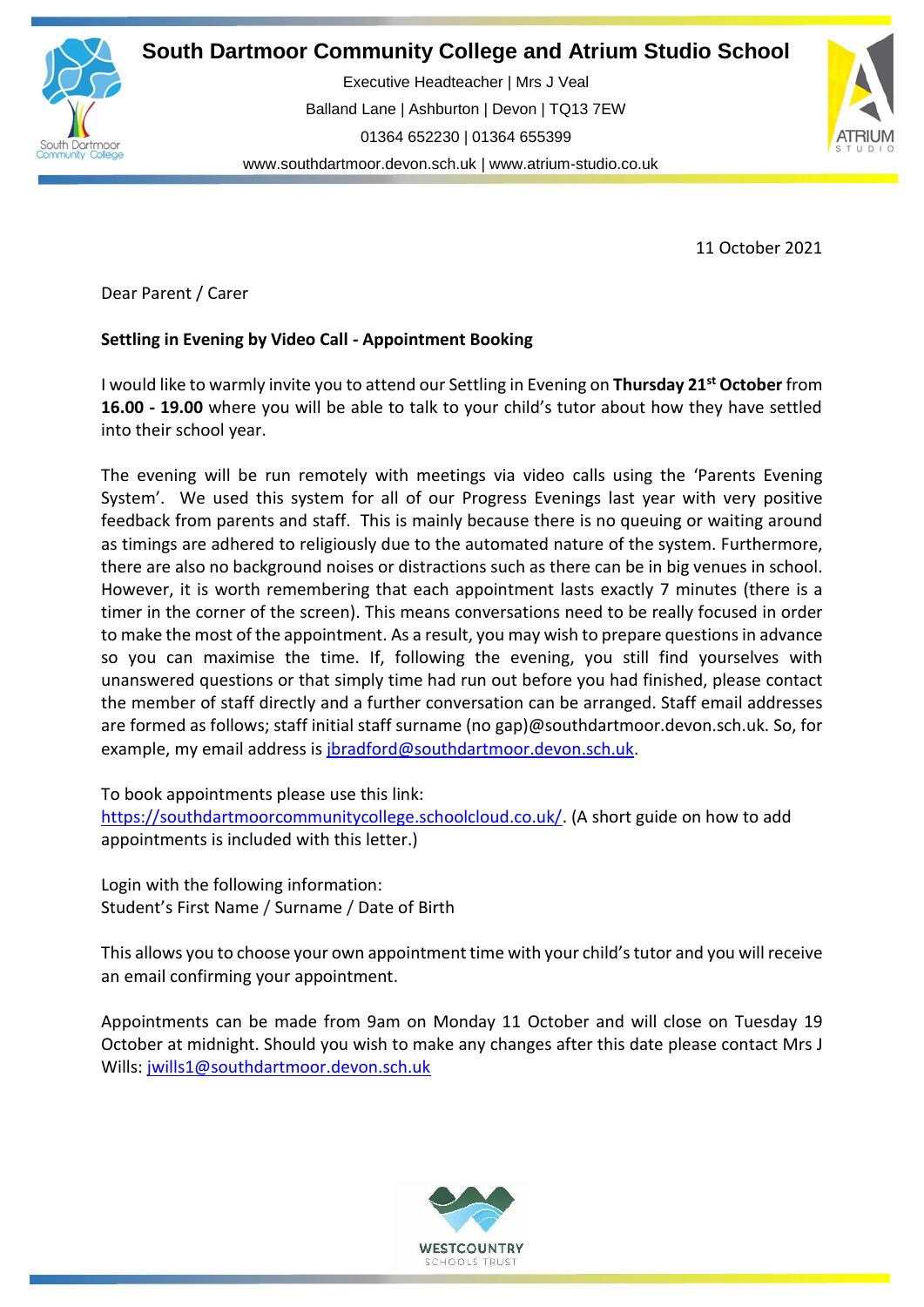### **Year 11 Overview 2021-22**

In addition, please find below key dates for the remainder of this academic year.

### **Mock Exams**

The first round of mock exams for Year 11 students will be taking place from the week commencing the 15th November for 3 weeks. Students will receive more detailed timetables next half term.

In these current uncertain times and following last year's examination results relying on teacher assessed grades, more than ever, mock exams form a vital part of collecting accurate information about student performance. With this in mind, students will have an assembly on the best ways to revise and a number of resources that will be shared with them over the coming weeks including:

- Revision 'top tips' put together by subject teachers about the best way to revise in each subject.
- Video guides that we are putting together with each Head of Department talking about the best way to prepare in their subject.
- A Revision timetable template that students can complete in order to help them structure their revision time. Please could we ask that you support your child in doing this, display it in a prominent place (the fridge door!) and provide a designated workspace. Research shows that a realistic revision timetable and, most importantly, sticking to this routine is one of the best ways to achieve examination success.

## **Year 11 Reports**

The first mock exam results will be published during the week commencing  $10<sup>th</sup>$  January. This will be accompanied by a 'data capture' report from all subjects. This report will be emailed to parents and carers.

To ensure effective communication we rely on the contact information that we hold for you being accurate and up-to-date. It is therefore important that you keep the school informed of any changes to your details by emailing [jwills1@southdartmoor.devon.sch.uk](mailto:jwills1@southdartmoor.devon.sch.uk)

## **Year 11 Progress Evening via video call**

Progress evening with subject teachers is scheduled for **Thursday 13 January, 4.00-7.00pm.** We encourage parents / carers to attend this evening as it is a chance for you to meet with subject teachers to talk about your son/daughter's progress. A letter with further information, including booking appointments, will be emailed home prior to the evening.

#### **Mock Exams - Round 2**

A second round of mock exams will take place from the 28<sup>th</sup> February and will last for 2 weeks.

#### **Public Examination Dates**

At the time of writing we are expecting public exams to go ahead next summer.

The summer exam series will start on 16 May and ends on 29 June 2022. Results Day will be on Thursday 25<sup>th</sup> August 2022 with more information to follow closer to the time.